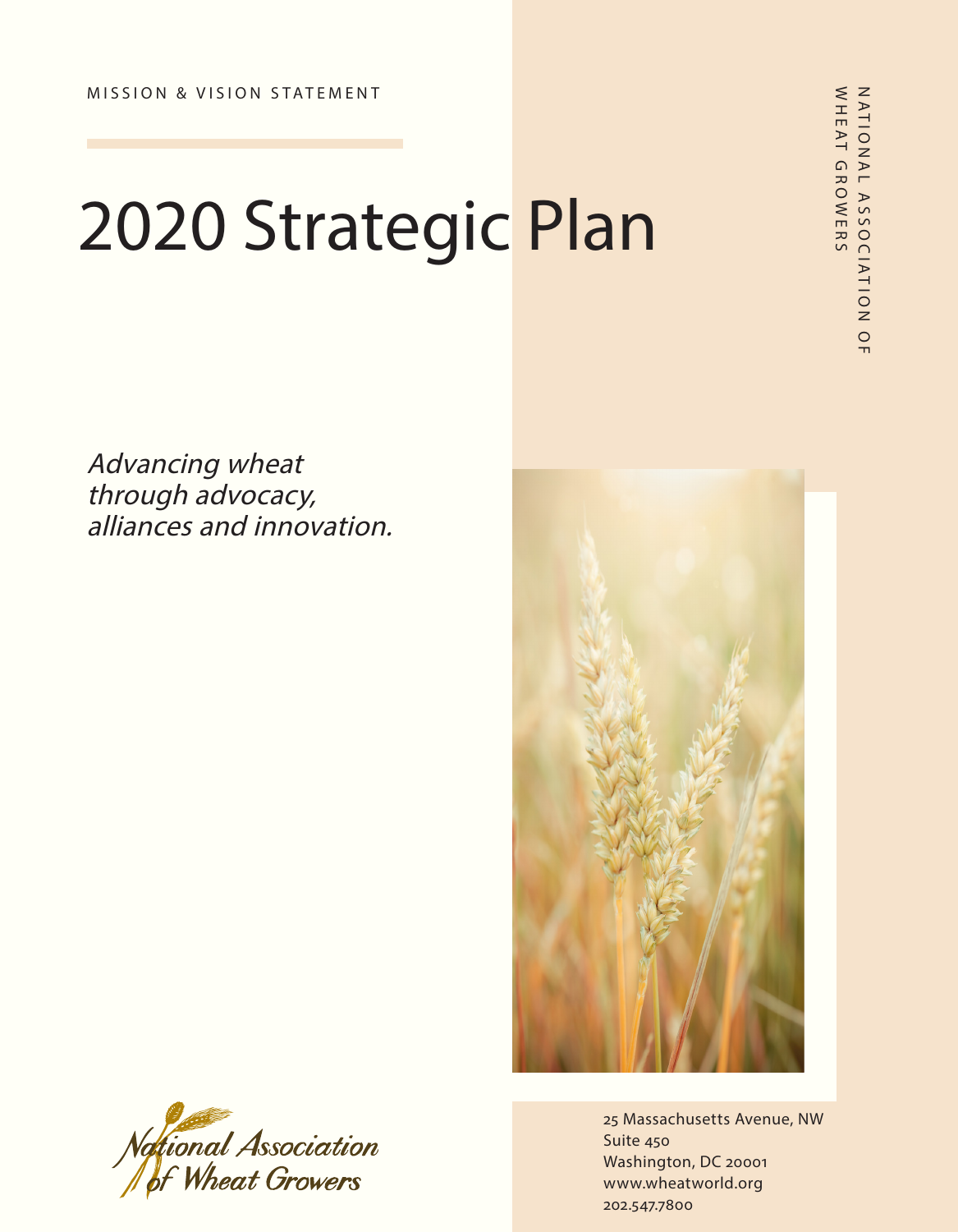### Premise

### 2020 NAWG Strategic Plan

During the fall of 2019, the National Association of Wheat Growers undertook an extensive strategic planning process that entailed individual interviews with the NAWG board members, state association representatives, and staff, ultimately culminating with an in-person facilitated session. This process resulted in updated mission and vision statements and identification of four key lines of business on which the organization will focus in the years to come.

The process to develop this strategic plan was extensive and entailed identifying parameters for determining what would be considered a NAWG high priority issue, identifying NAWG's greatest future accomplishments, sorting out things that the organization must achieve, avoid, preserve, and eliminate in the form of a goals grid, evaluating and prioritizing both member and partner expectations of NAWG, prioritizing ideas for reaching financial security, identifying what NAWG financial stability looks like when it's working, discussing potential bylaws revisions needed to achieve our goals, evaluating various business plan scenarios based on budget capacity, and discussing basic organizational recommendations for NAWG.

Discussion through the session resulted in the key items below, including the updated mission and vision statement, criteria for selecting a NAWG high priority, and the four NAWG lines of business. This document should be considered the formal 2019 NAWG Strategic Plan. Additional documents for reference include the Strategic "Doing" Summary, which is a living document and will be periodically updated with implementation actions, a timeline version of actions that are to take place, the NAWG Goals Grid, and the full planning session notes document.

Mission Statement (revised 12.6.19):

Uniting wheat farmers to promote policy efforts that create an environment that is conducive to the success of wheat farming in the United States.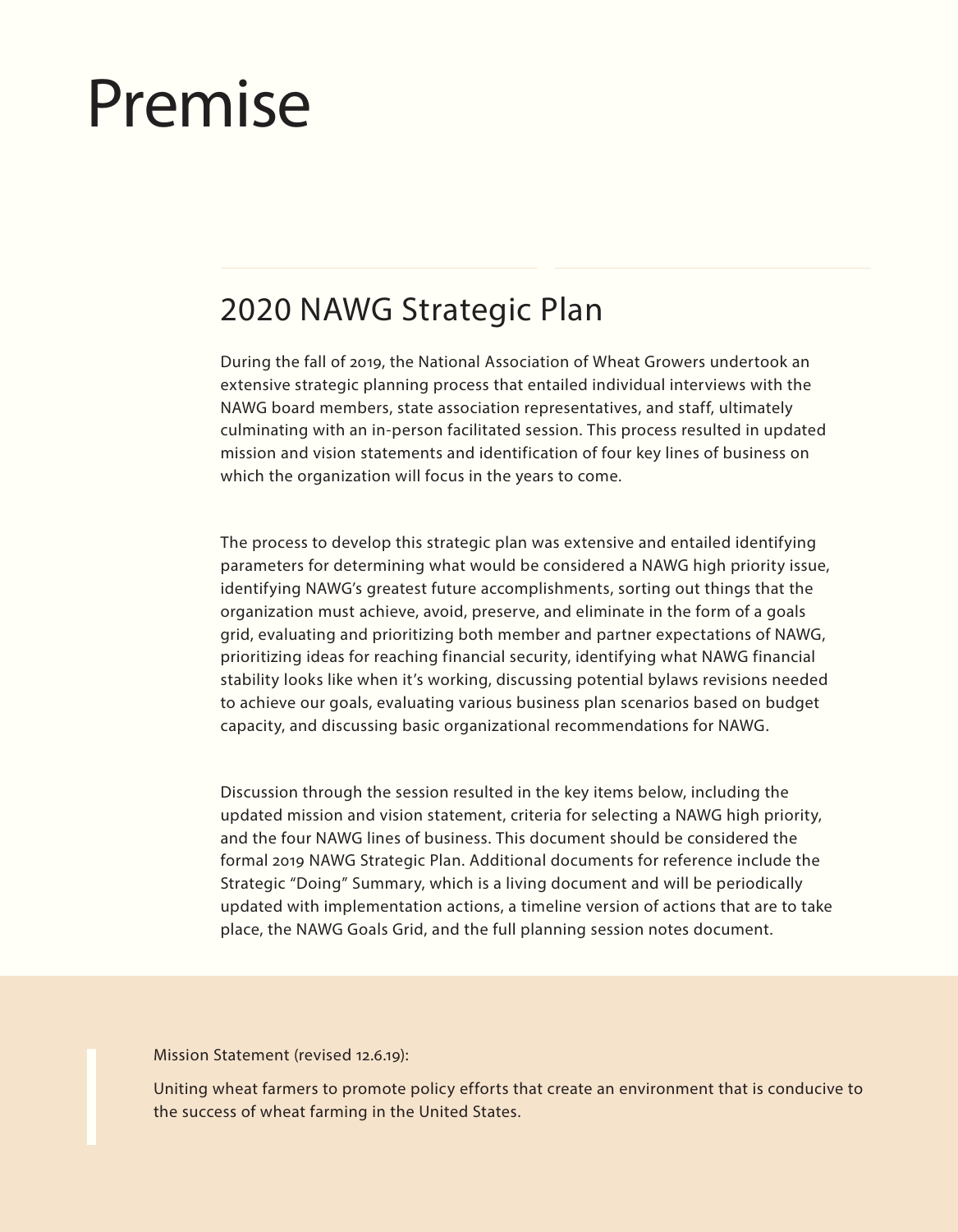## Setting Priorities

### Criteria for selecting a NAWG high priority (prioritized order)

The strategic planning session participants discussed criteria that should be considered by the board and staff while determining a NAWG high priority. Those criteria are listed below.

- Provides return on investment of time and resources, and we can afford it
- Is reasonable and feasible
- It makes a significant impact to protect and advance wheat farmers and/or NAWG
- Provides benefit to wheat producers' profitability
- Provides a benefit to the majority of NAWG members and group cohesion
- NAWG is uniquely situated to work on this
- Must maintain or improve our influence and reputation
- Would help NAWG's financial stability

### FOUR NAWG LINES OF BUSINESS

The board identified four lines of business with accompanying measures of success, measurable goals, and actions to be taken.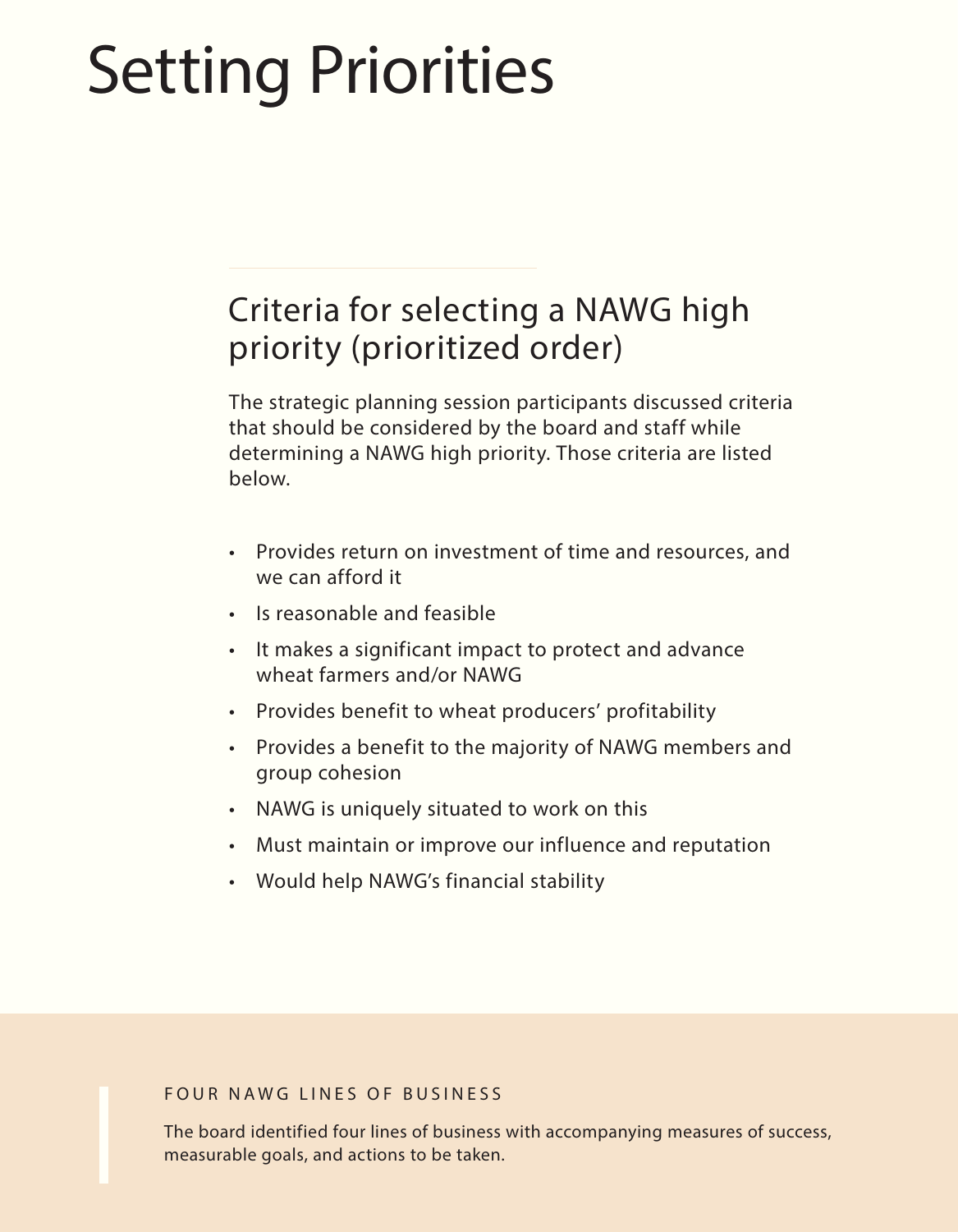### Legislative & Policy Influence

### MEASURES OF SUCCESS

- Favorable legislative and policy outcomes that NAWG lobbied for
- High priority issues are being addressed
- Elected officials, agency staff outreach to NAWG

### MEASURABLE GOALS

- By March 2022, NAWG will have the top 10 priorities identified for the 2023 Farm Bill.
- By 2023, NAWG will successfully get the next Farm Bill passed with improvements in key programs for wheat and wheat farmers.
- By 2023, NAWG will be a key contributor in the next Farm Bill by developing and protecting important policies.
- By 2024, NAWG will have sustained environmental regulatory improvements adopted during the Trump Administration.

- The policy committee chairs and policy staff will annually, beginning at the Fall Conference and concluding at Commodity Classic, establish an overall policy vision and clear priorities for the coming year that are wheat specific for producer viability, taking into account what we will lead on and where we will partner.
- The policy staff will, on an on-going basis, reach out to NAWG's standing committees for input and reaction on legislative and policy actions.
- The policy committee chairs, policy staff, and state executive directors will annually, beginning at the fall conference and concluding at Commodity Classic, develop a clear list of current issues (prioritized), with a focus on issues closest to the wheat grower on implementation of the current Farm Bill and looking ahead to the next Farm Bill process.
- The policy committee chairs and policy staff will work June August 2020, and then annually beginning with the fall conference, on identifying the regulatory changes made that NAWG should continue to work on, including which changes should be maintained and what should be advanced.
- The policy committee chairs and policy staff, with state executive director input, will establish, on an on-going basis, two-way communication on identifying and classifying the following issues where we all agree and issues where we do not all agree as well as whether an issue is a state priority but not a national priority. Identify a clear position, actions related to the issue, and gather input on a plan of action.
- By the 2020 Fall Conference, the CEO and chair of Operations and Planning Committee will have a committee agenda item to develop an appropriate procedure for handling state issues.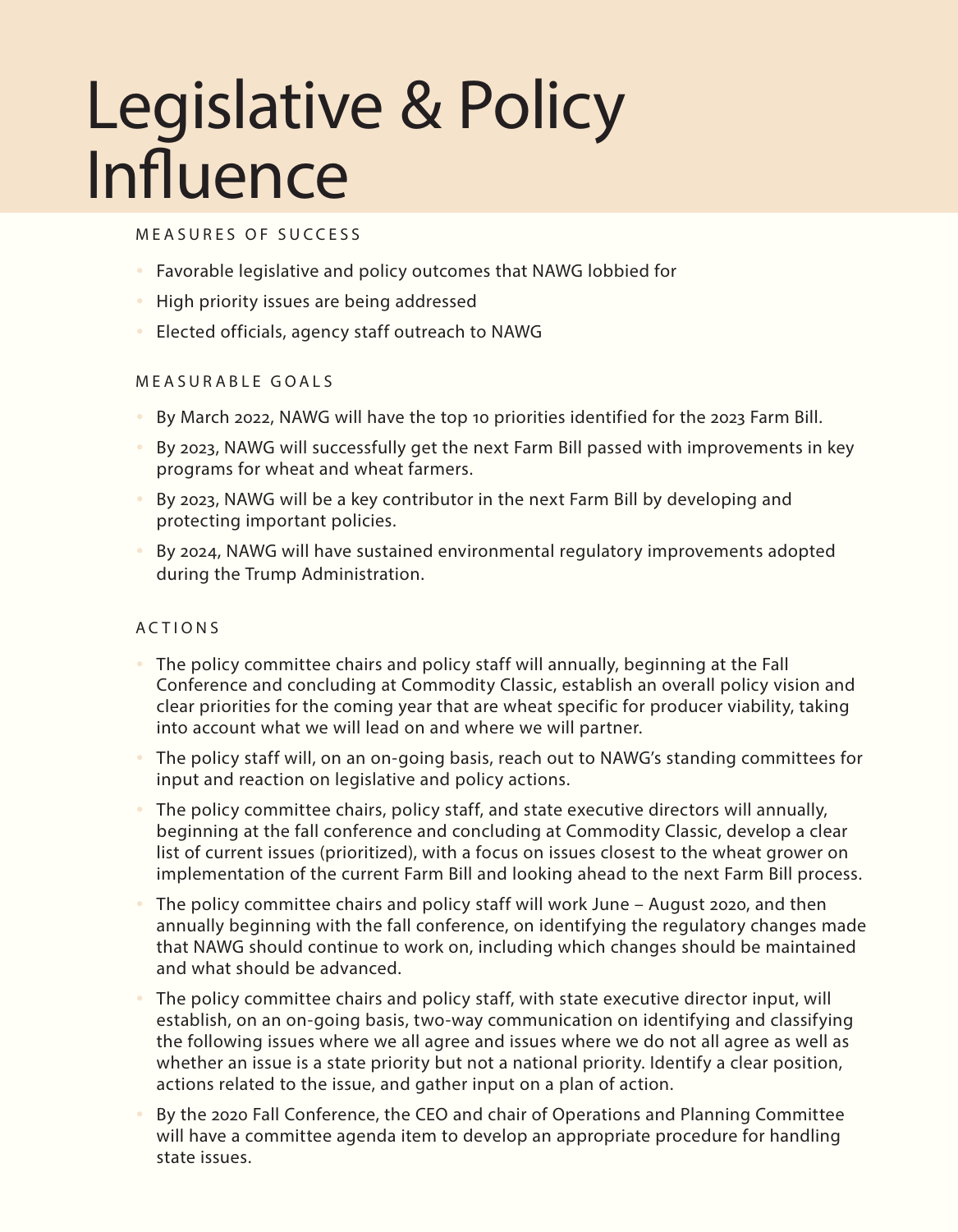### Member Information, Services, & Products

### MEASURES OF SUCCESS

- Continuation and addition of dues paying member states
- Increased participation by NAWG staff and officers with member states and visa versa
- Timely, correct, succinct and pertinent information distributed and heard from NAWG
- Well educated and engaged NAWG and state board members

#### MEASURABLE GOALS

- By Jan 2022 bring states into membership (return and new) and form state or regional associations of producers that could be active in NAWG – goal includes becoming the national association that all the states want to be a part of.
- By Jan 2022 having alignment of goals for NAWG and the member states.
- By 2023 NAWG will be a unified voice for all states with significant wheat acres, as active members implementing NAWG strategic plan.

- The Director of Communications will continue weekly updates, NAWG-specific monthly newsletters that are sent out to individual states and are able to be forwarded to wheat producers; confidential information should be noted as such.
- By December 2019 the Director of Communications will evaluate the media clips system for board members and either drop or revise as possible, with consideration of cost versus benefit.
- By December 2019 the Policy Intern will create a communication listing to determine communication links with non-member states.
- By the end of August 2020, the Director of Communications and the Chair of the State Executives, with farmer and state executive director input, will create a "communication tree" and an associated communication strategy. It will include an agenda item at the 2020 Commodity Classic state execs meeting to discuss dissemination of information strategies to individual members, including communication strategies for key audiences (example: brief communication with election for more detail).
- During January through March 2020, the President and a board member committee will work with partners to identify possible new member states.
- During June to December 2020, the President and a board member committee, with state executive input, will develop a plan to increase new state memberships, including new individual state memberships and regional associations. This will include initiating first contact and include a benefit package for being a NAWG member and representation. This will also include the development of rules and process to bring new members to the Association.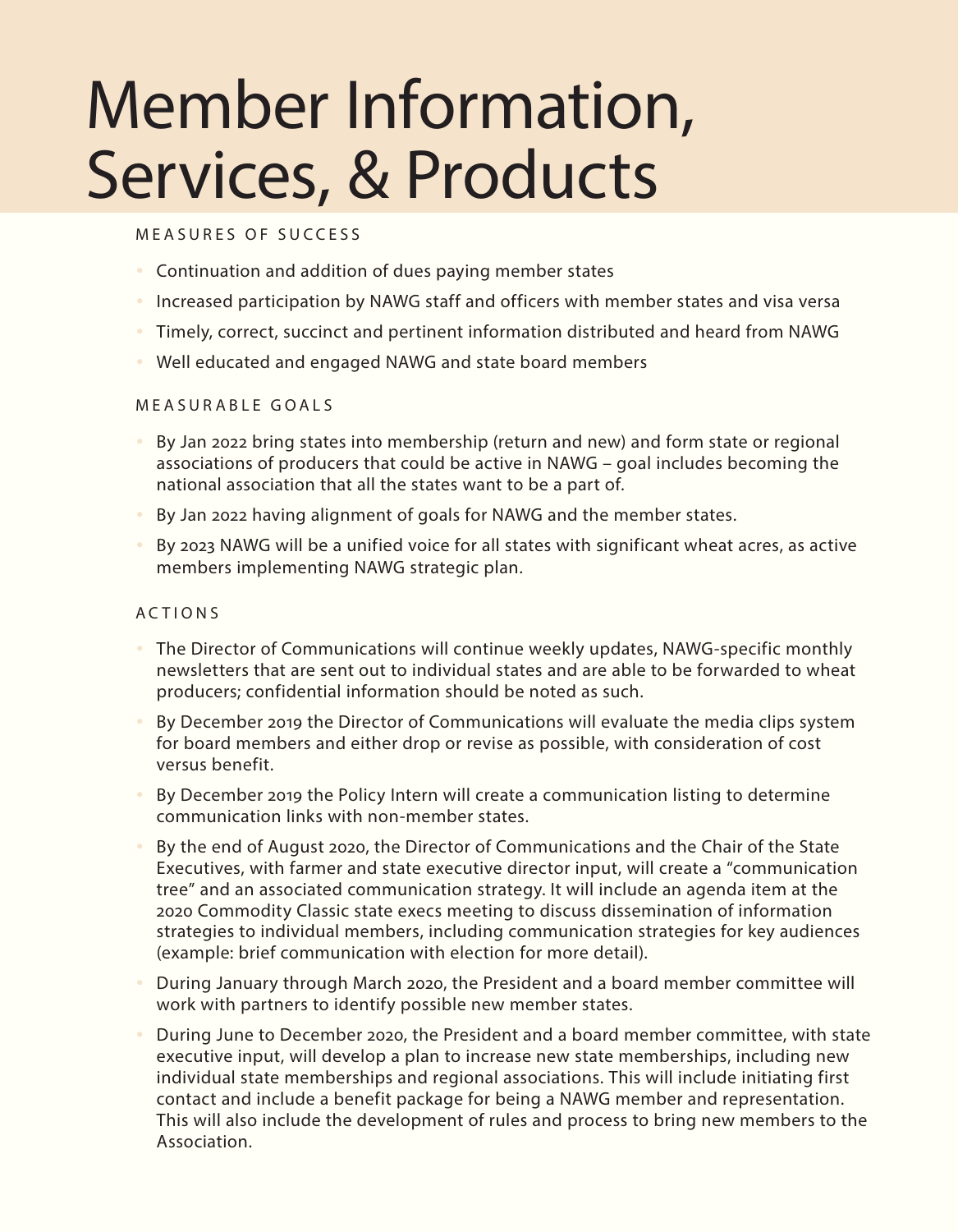## Partnerships & Alliances

#### MEASURES OF SUCCESS

- New and increased engagement with consumer facing partners and related results
- Numbers of partners and level of involvement including dollars, time, energy, people
- Work on common and mutually beneficial projects to get larger voice and increased effectiveness (lower cost of time, money, energy)

#### MEASURABLE GOALS

- By Jan 2021, NAWG will be nationally recognized in the public as the voice of the wheat industry.
- By 2021, NAWG will continue current and build stronger working relationship with organizations such as U.S. Wheat Associates to support trade policy and membership increasing-opportunities.
- By Jan 2025, NAWG will improve the demand and profitability for wheat in cooperation with U.S. Wheat Associates and Wheat Foods Council.
- By 2025, NAWG will support partner organizations by influencing policy and educating Congress for marketing support for a positive dietary food product with wheat products.

- By the start of the Fall Meeting, a working group consisting of Lyle Benjamin (MT), Pat Clements (KY), and Steelee Fischbacher (TX) will identify already developed partnerships and the mutual benefit of them for NAWG.
- The working group will develop a list of partners for potential collaboration, the benefit of partnering with them as well as the platforms, common goals, common work items, efficiencies, ideas, and approach for each partnership. The timeframe for this action was to be determined.
- This working group will begin engagement and outreach with confirmed key partners built from the above elements, including the Wheat Foods Council, U.S. Wheat Associates, and a Corn-Soy-Wheat 'Alliance.' The timeframe for this action was to be determined.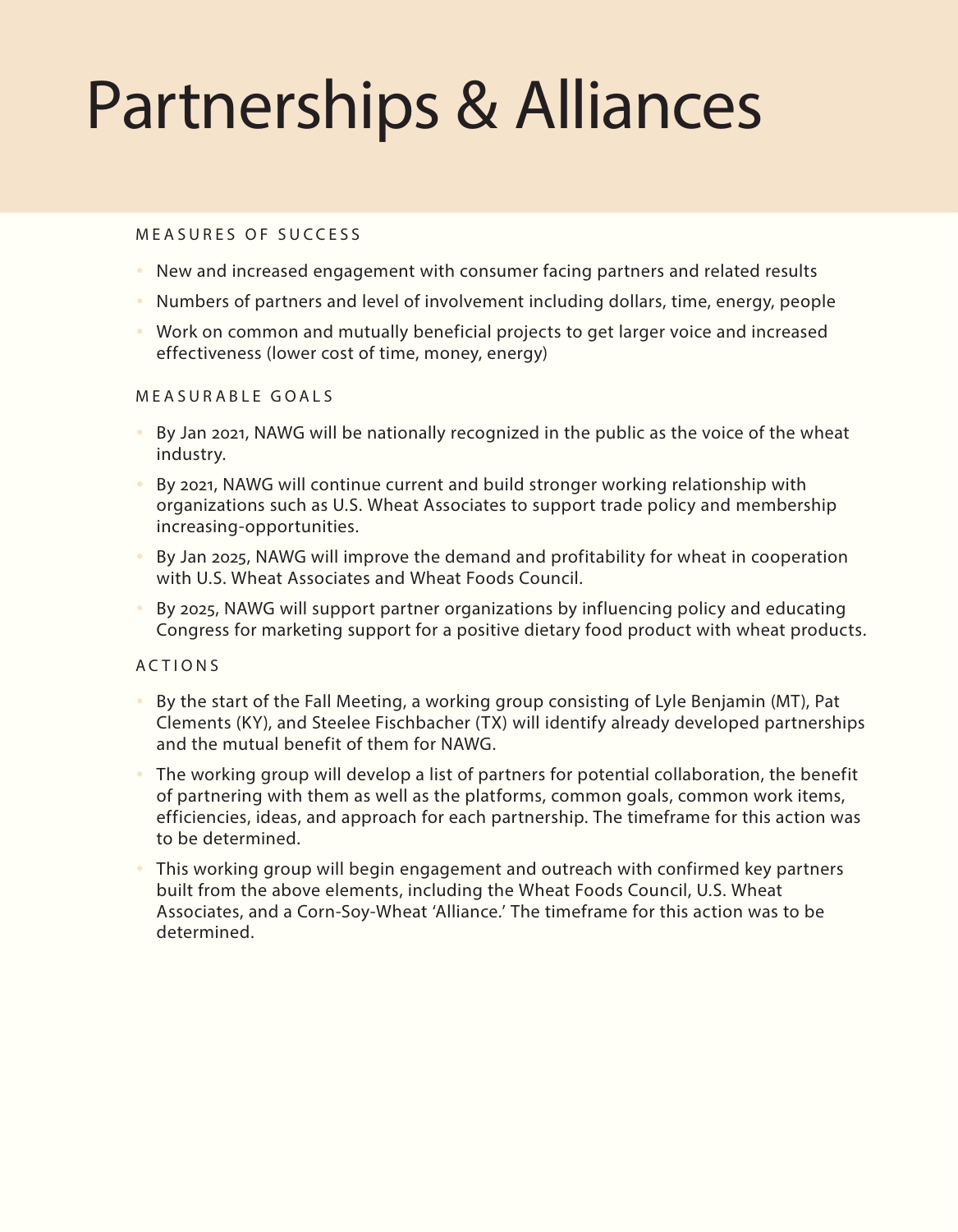# NAWG Operations

### MEASURES OF SUCCESS

- Accomplished goals within resources available and growing reserve
- Staff and NAWG board time matched to goals and resources
- In compliance with local, state, federal laws for associations
- Clean audits, operations, and appropriate bylaws

#### MEASURABLE GOALS

- By end of the strategic planning session meeting will know what the highest priority line of business for NAWG is, focus on it, and do it well.
- By January 2020 will have a realistic, feasible budget that supports the mission and strategic plan as well as accounts for revenue and takes into account the trends of the farm economy and non-dues revenue.
- By February 2020, NAWG will communicate with the National Wheat Foundation recommending an investment plan for building sale assets including formation of an asset management team with NAWG farmer representation.
- By March 2021 will have developed and reviewed a restructured dues system and related by-law revisions.
- By Jan 2021 will have developed a crisis management plan for emergency response for things that could affect the wheat industry.
- Ongoing, retain our current staff and not dilute our staff resources.
- Be the most effective, relevant, influential commodity association in the nation.

- On an ongoing basis, the CEO will continue and enhance current sponsorship relations.
- From January until the 2020 Fall Conference (with implementation in 2021), the CEO and Operations & Planning Committee will bring three to five potential invitees to discuss a framework/structure, and write a proposal for, allowing industry partners to participate on the board for a set fee and/or corporate committee.
- By February 2020, the CEO and officers will have a letter and agreement in place for a contract/management agreement developed and signed regarding each organizations' commitments. (Assuming this is in reference to NWF)
- At either the January 2020 conference or USW Summer Meeting, the NAWG and USW officers and NAWG CEO and USW President will have an organized work group to facilitate discussions with U.S. Wheat Associates for specific fee for services work (example – educational activities).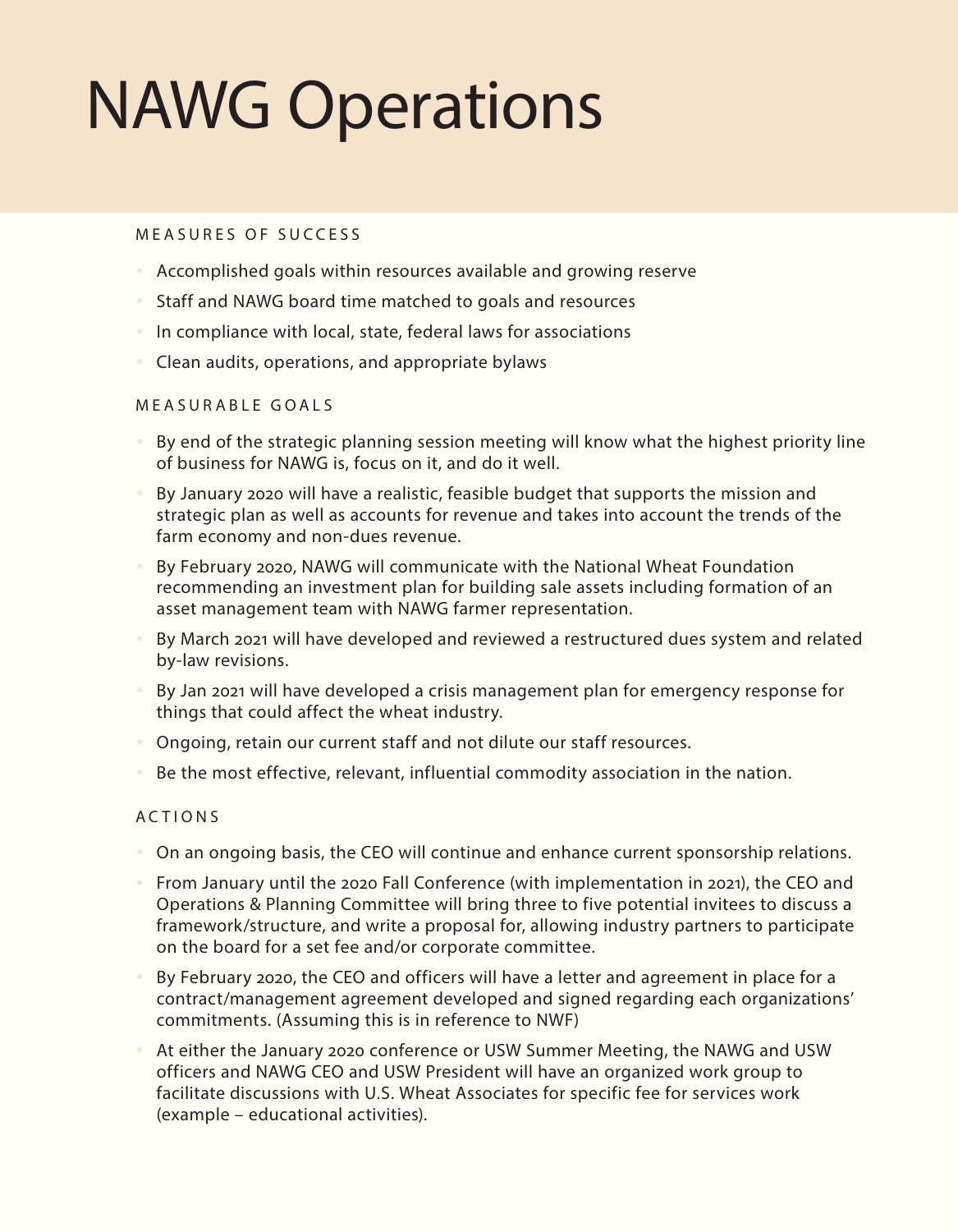# NAWG Operations Cont.

- After March 2020, the NAWG Executive Assistant will be lead on Zoom meetings with training on how to use the Zoom system and chat messaging, and a system for roll call techniques.
- By March 2020, the CEO will present a clear listing of core jobs in NAWG stating each line of business and cost of the work related to the strategic plan as well as projections of revenue sources and amounts. This will show the trajectory in an Excel graph. It will include three scenarios: 1. Current core lines of business. 2. Projected. 3. No new funds. This will be sent to the board which will make an informed decision about direction.
- By Fall 2020, the CEO will initiate meeting registration for NAWG events.
- By the end of December 2019, the NAWG President will appoint a Bylaw Committee to develop concepts for bylaw revisions for presentation to the board.
- By the end of December 2019, NAWG will develop a NAWG board member position description and orientation packet. Idaho and Kansas will provide examples.
- On an ongoing basis continue the Bayer Leadership Program.
- To be determined is the timing and lead person on developing a conflict resolution procedure.